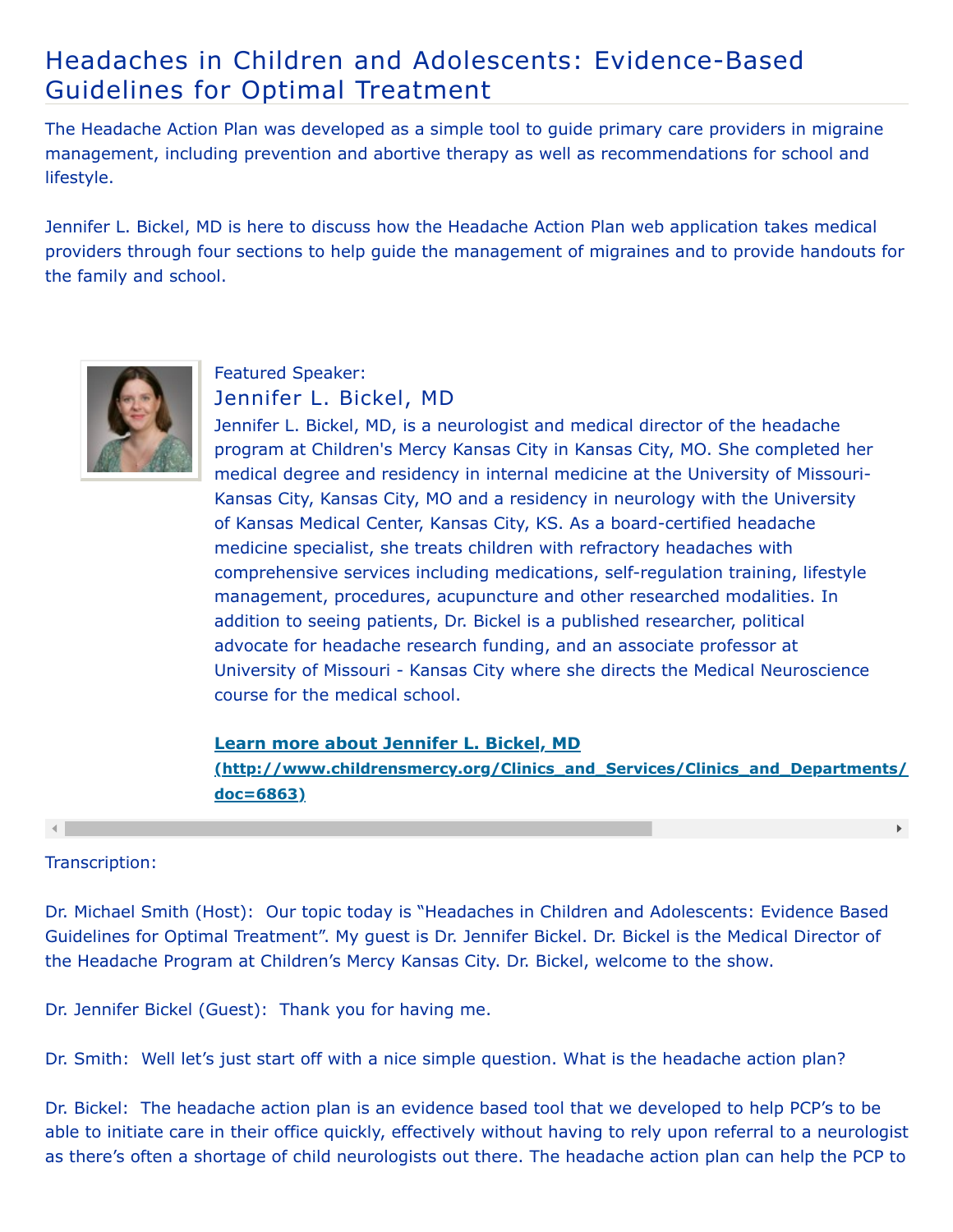be able to choose what sort of prevention is needed, what board of medicine might be needed and also it provides easy to use guidelines for being able to set up a headache calendar, to be able to write a letter for the school and to be able to give lifestyle recommendations. All with just the click of a button. It then creates a packet for the patient to be able to give to them so they have the education they need to be able to take control of their own headaches. The idea behind this is essentially to be able to empower the PCP's to be able to treat the patients before the downward spiral of headache related disability begins.

Dr. Smith: I'm actually on the site now. Let me go ahead and give the site associated with the plan that's headachereliefguide.com.

Dr. Bickel: Yes.

Dr. Mike: It's a great looking site, Dr. Bickel. I'm looking at it. It looks like it's very easy to navigate, which is important today. Everybody is busy, busy, busy, right? It does make me wonder, so there are other sites out there. Was there something missing from those sites that you wanted to include at the headachreliefguide.com?

Dr. Bickel: You know, I think that there are excellent education sites out there. Originally, we thought about naming the site "pediatric migraine" but then, we realized that nobody Googles "pediatric migraine". What they are looking for is, they are looking for the cause of their headaches, the relief of their headaches and often, the educational sites that we have out there are for more educated individuals. If we really want to be able to reach the people early on and reach everybody at all different reading levels, then we try to develop an interactive site that would be engaging, not just for adolescents, but also for adults—a site in which they would be able to take quizzes and to be able to figure out how protected their brain is from headaches. There are engaging videos in which there's a little bit of humor mixed into it. They learn about how to take care of their headaches. They learn about the path physiology of pain. We tried to make it really actually resemble the website that our adolescents are using now such as Netflix, etc., that have that sort of an interactive feel to it. A little bit different than kind of a website that really is just a text-based website.

Dr. Smith: I do want to mention to the listeners that when you go to the site, the main home page it looks more geared towards the patient but there is a, up to the upper left, is a link for medical providers and I assume that's what would lead into the headache action plan for primary care physicians. Is that correct?

Dr. Bickel: Absolutely. It's also important to point out that for funding reasons, the site is fully operational on a pc, on a Mac, on a laptop. It is not fully operational on a phone or on a tablet. So, if you want to be able to get to the medical provider portal, it's going to have to be on a more traditional computer. So, what the physician would do is go in there, put in their information, don't worry – none of it is saved. The only reason why the doctor has to put in their name is just so later on when the letter is generated to the school, it will automatically populate their name in it to make it easier for them. Then, there's a section in the medical provider portal that can teach them about headaches or they can skip right towards creating the action plan.

Dr. Smith: I went to the site. I actually went in there. I put my name in and I'm in the physician portal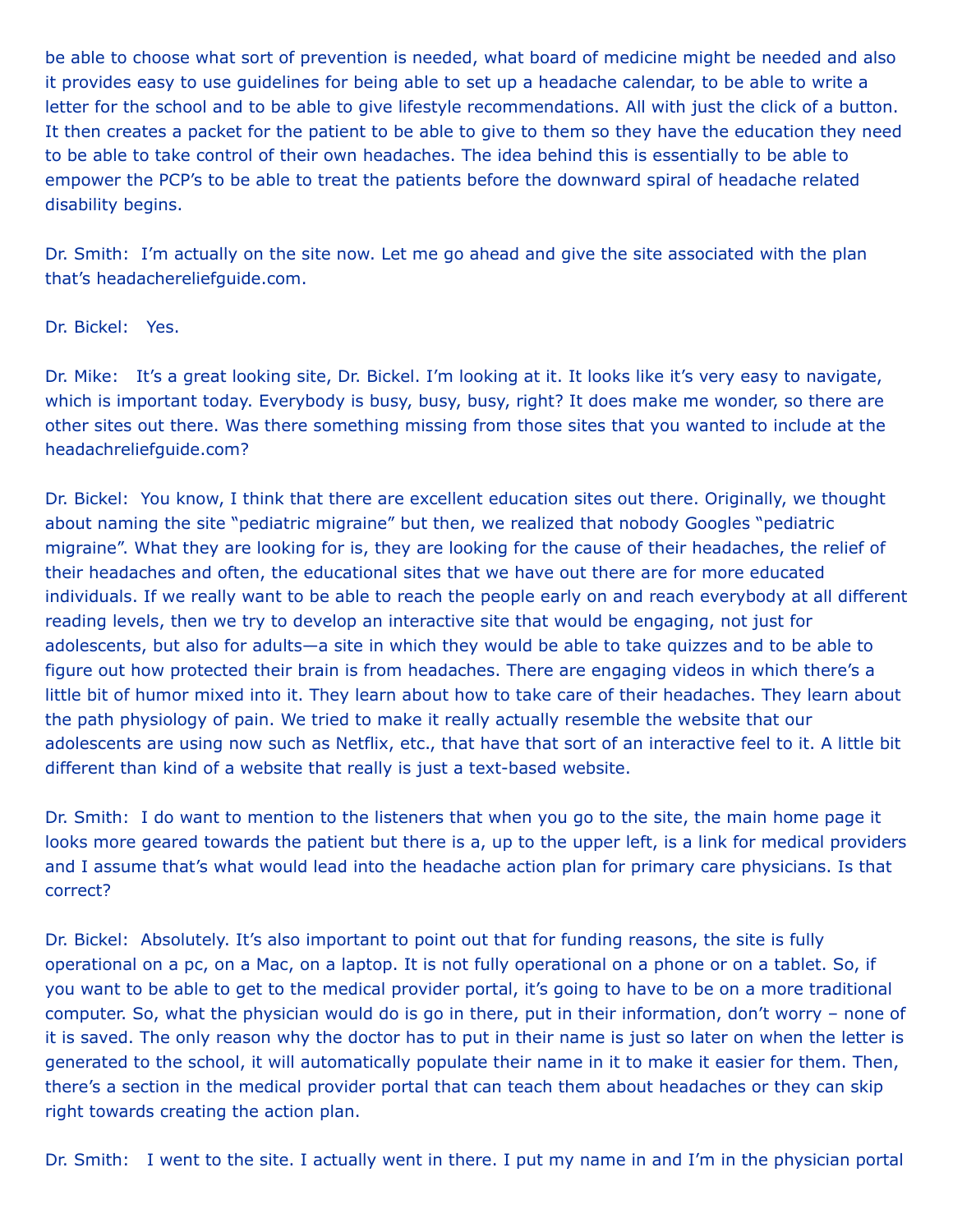and there's what, to learn more and fill out a new action plan. If a physician goes into that part where they went to fill out an action plan, could you walk us through the steps there?

Dr. Bickel: Absolutely. So, the very first thing is putting in the patients name and their weight. Because this is for the ages 12 and above, it will automatically boot you out if you put in someone that's 10. There's really just not the evidence in that young of population to provide such clear cut guidelines. The next step, once you've put in the patient's name and weight, is to answer the simple question of, "Is the patient experiencing more than four days of headache a month?" If they're experiencing more than four days of headache a month, then it will give you options to choose from Amitriptyline, Topamax or magnesium for prevention. If they're not experiencing more than four days of headaches a month, then it skips you to the next section of an abortive therapy. So, this doesn't tell the provider exactly what medication to use but it gives them evidence-based guidelines for two or three options and they can choose what's best for them. The next section would be abortive medicines. Just some questions like, "Are over-the-counter medications effective?" If they are, then abortive medicine isn't needed. But, if the over-the–counter medications are not effective then, once again it provides options and advice for what could be considered. Do you need to add an anti-medic? The next section is going to be about lifestyle recommendations. The PCP can just type in a couple with a click of the box, really, for recommendations for drinking more water, getting more exercise and what that will do later on when it comes time to generate the packet, is it will go ahead and have handouts developed for prevention guidelines, for abortive medicine and as well as for those lifestyle recommendations. It then moves on to school. A lot of times if we can just provide some accommodations at school, we can prevent disability. We can prevent the kids from missing full days of school and it allows, just by clicking a couple suggestions, it will automatically formulate a school letter so that all the PCP has to do is sign it and then hand it to the family to take to the school. Finally, it allows the PCP to do a headache calendar- -a customized headache calendar if that's how they would like to treat their patients.

Dr. Smith: Dr. Bickel, I kind of went through the process as you were saying it and there is a section that I find interesting here, too, and I like to see this is, the health habits recognizing that there are lifestyle things that the patients can do to improve. I think this is very comprehensive and very nice. How many physicians are using this website--this portal--every month or so?

Dr. Bickel: We've actually only, because we did this as part of a grant that was funded to implement system change in adolescent migraines, we've only targeted it within one local school district. In that school district, what we've been doing is utilizing school nurses to identify kids with headache-related disability when they come to their office for headache complaints and encouraging the kids to go to the website and make an appointment with their PCP. That's one of the key components is that with the limited time that doctors have with their patients that we're encouraging the public to make an appointment specifically with their PCP to get their headaches addressed. We're just now, as a matter of fact, that's why we're talking, is we're just now starting to expand it.

Dr. Smith: Right. It looks really nice. So, that's working through the medical provider page. Let's go back out to the home page and I see there's a section for learning about your headaches, experience, and control. This is obviously for the patient.

Dr. Bickel: Yes. We really try to use the words to allow them to feel empowered to take control of their headaches not just to show up at their PCP's office and expect a cure. The video, I think, is one of the